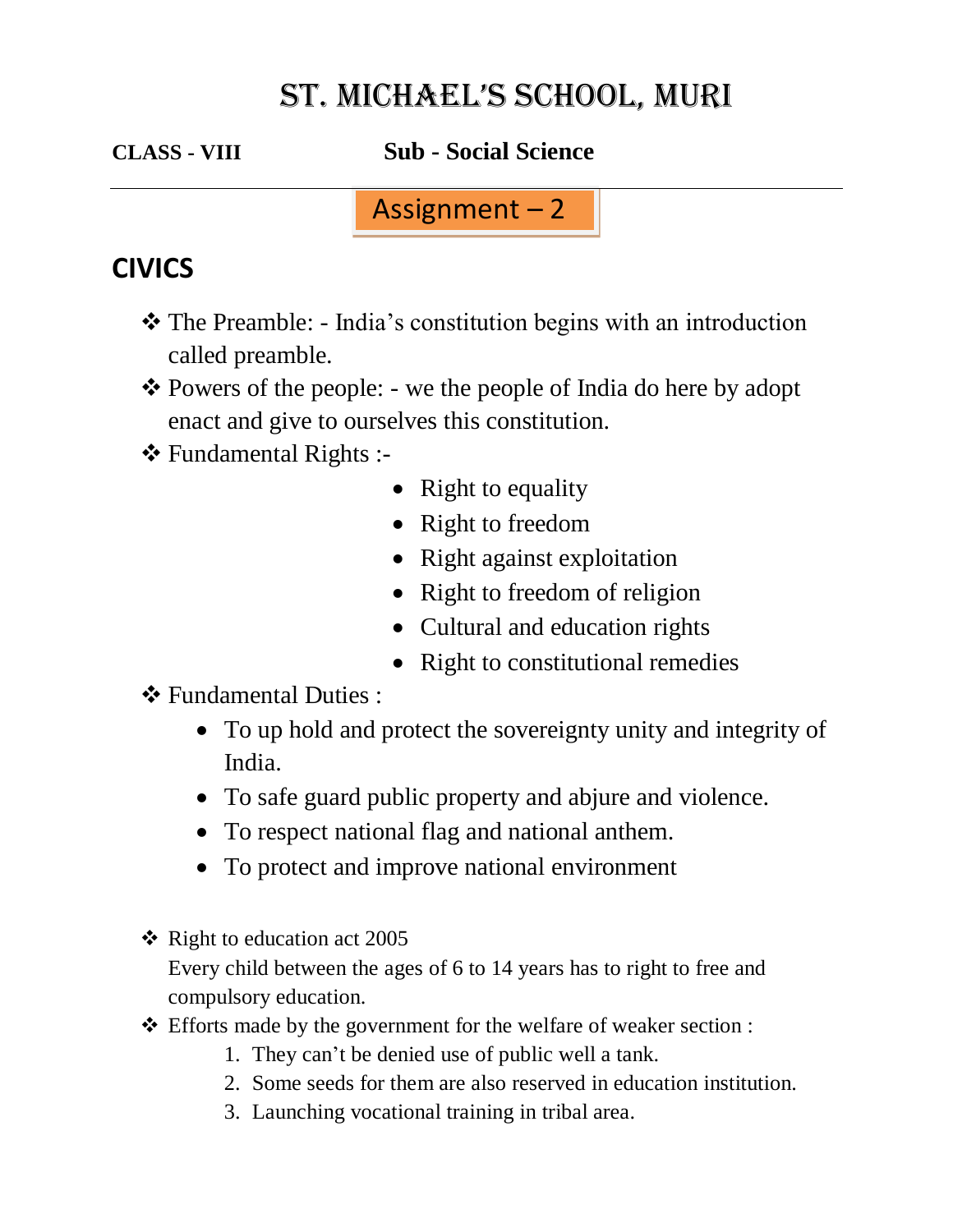### **HOME ASSIGNMENT**

 **Answer the following questions:-**

- **1. What do you understand a fundamental rights?**
- **2. What is preamble?**
- **3. Which rights protect child labour?**
- **4. Discuss the duties of Indian citizen.**
- **5. What is meant by secularism?**

# **H I S T O R Y**

MODERN INDIA

❖ History :

History help us to answer such questions as it records the development which brought about the changes.

- ❖ Importance of dates in history: A collection of historical facts would be one meaningless heap unless the events were arranged in the sequence of the dates of occurrence.
- $\triangle$  Political history deals with rulers administrations wars etc.
- Periodisation in history:

Historian have divided history into broad time period on basic of some distinctive characteristics this is called Periodisation.

❖ Sources material

The history of modern period is derived form of variety of sources material some sources of primary example books , articles, newspaper, painting, video taps.

- ❖ Secondary source : Reports review book etc.
- Other source : Personal diaries, newspaper , books or newspaper covering idea and social reformer.
- $\cdot$  Colonization : They used the resource of the areas to fulfill their own political military and economic needs.